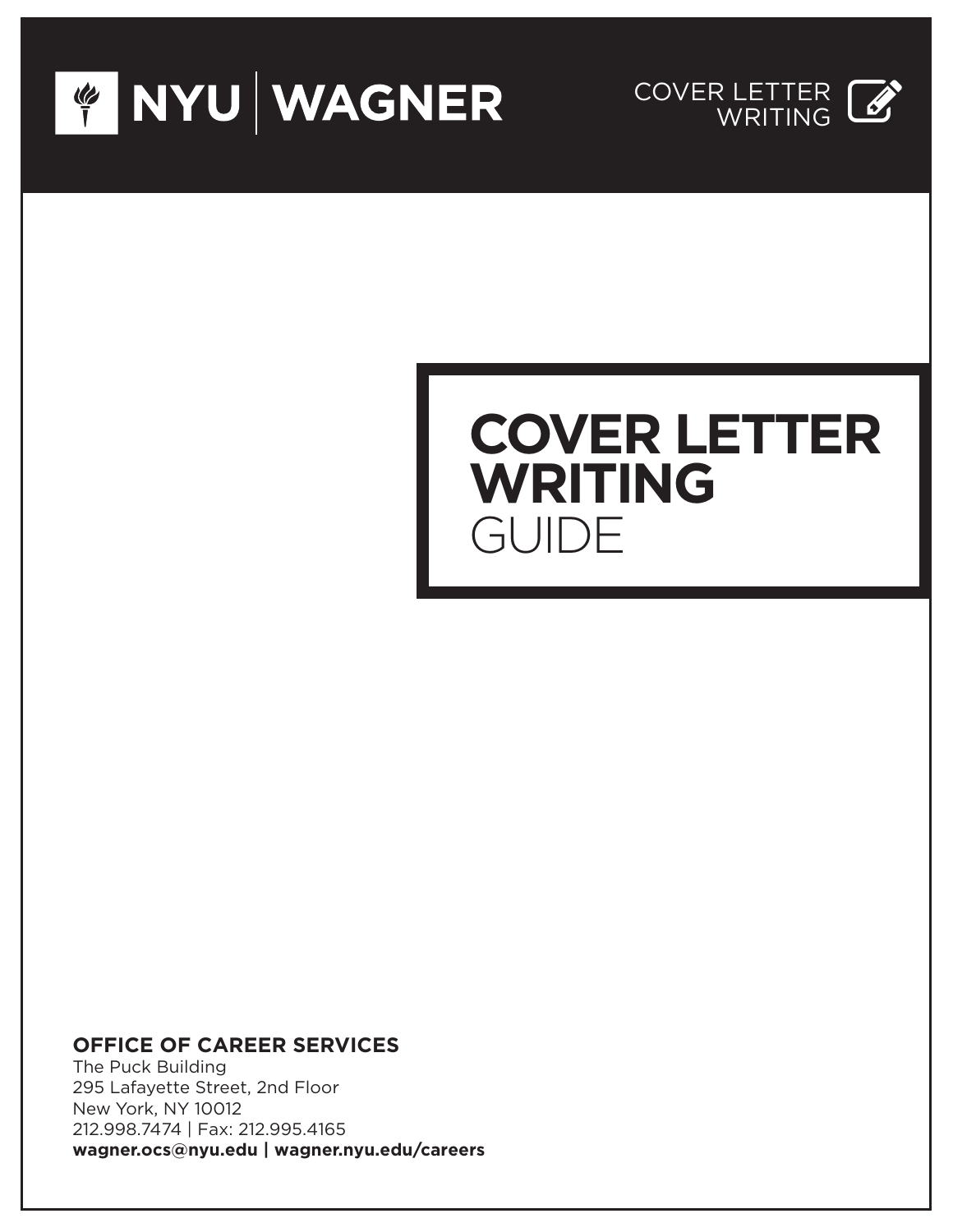# TABLE OF CONTENTS

| $\mathbf{l}$ . | <b>INTRODUCTION</b>                                                                             |                  |
|----------------|-------------------------------------------------------------------------------------------------|------------------|
| II.            | <b>IDENTIFYING THE EMPLOYER'S HIRING NEEDS</b>                                                  | 2                |
| Ш.             | <b>COVER LETTER COMPOSITION</b><br>Content<br>Structure<br>Format<br><b>Additional Pointers</b> | 3<br>4<br>5<br>6 |
| IV.            | <b>SAMPLE COVER LETTERS</b>                                                                     |                  |
|                | Sample 1<br>Sample 2<br>Sample 3                                                                | 8<br>9<br>10     |
| V.             | <b>ADDITIONAL RESOURCES</b>                                                                     | 11               |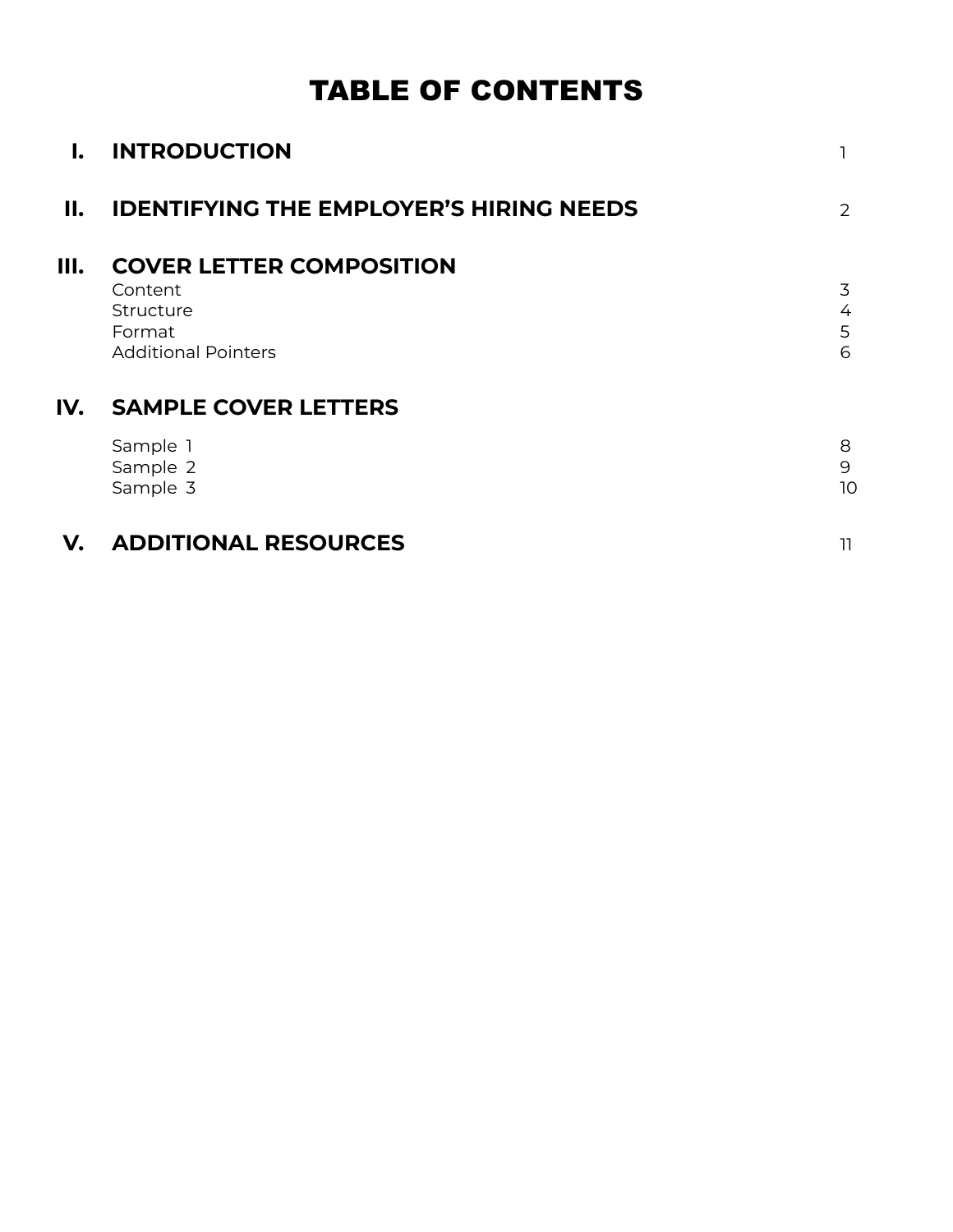# **INTRODUCTION**

# WHAT IS A COVER LETTER?

A cover letter is a narrative summary of your candidacy for a specific role and organization that includes information listed in your resume, as well as your motivation and interest in the specific opportunity.

# WHAT A COVER LETTER IS NOT

A cover letter is not meant to be a duplicate version of your resume in paragraph form. Rather, it should lend context to the content of your resume; it should tell a story that draws parallels between an employer's hiring needs and your most relevant qualifications, professional attributes, and interests.

# THE POWER OF A COVER LETTER

In combination with a well-crafted resume, a cover letter is a marketing tool designed to persuade an employer that you possess the skills and qualifications to warrant further consideration — via an interview— for a given position.

A strong cover letter introduces who you are, articulates why you are interested in working for a specific organization, and emphasizes the value that your relevant experiences and qualifications (as outlined in your resume) can bring to the employer. A cover letter is not meant to be a duplicate version of your resume in paragraph form. Rather, it should lend context to the content of your resume; it should tell a story that draws parallels between an employer's hiring needs and your most relevant qualifications, professional attributes, and interests.

It is also a preliminary writing sample that employers will use to assess your communication skills and quality of your work. To this end, a poorly constructed cover letter, or one with grammatical or typographical errors, will undoubtedly be used to screen you out of the selection process. With the power to make you stand out among equally or even more qualified candidates, your cover letter should be clear, tailored, and unique to you. The following guide will help you to achieve this goal.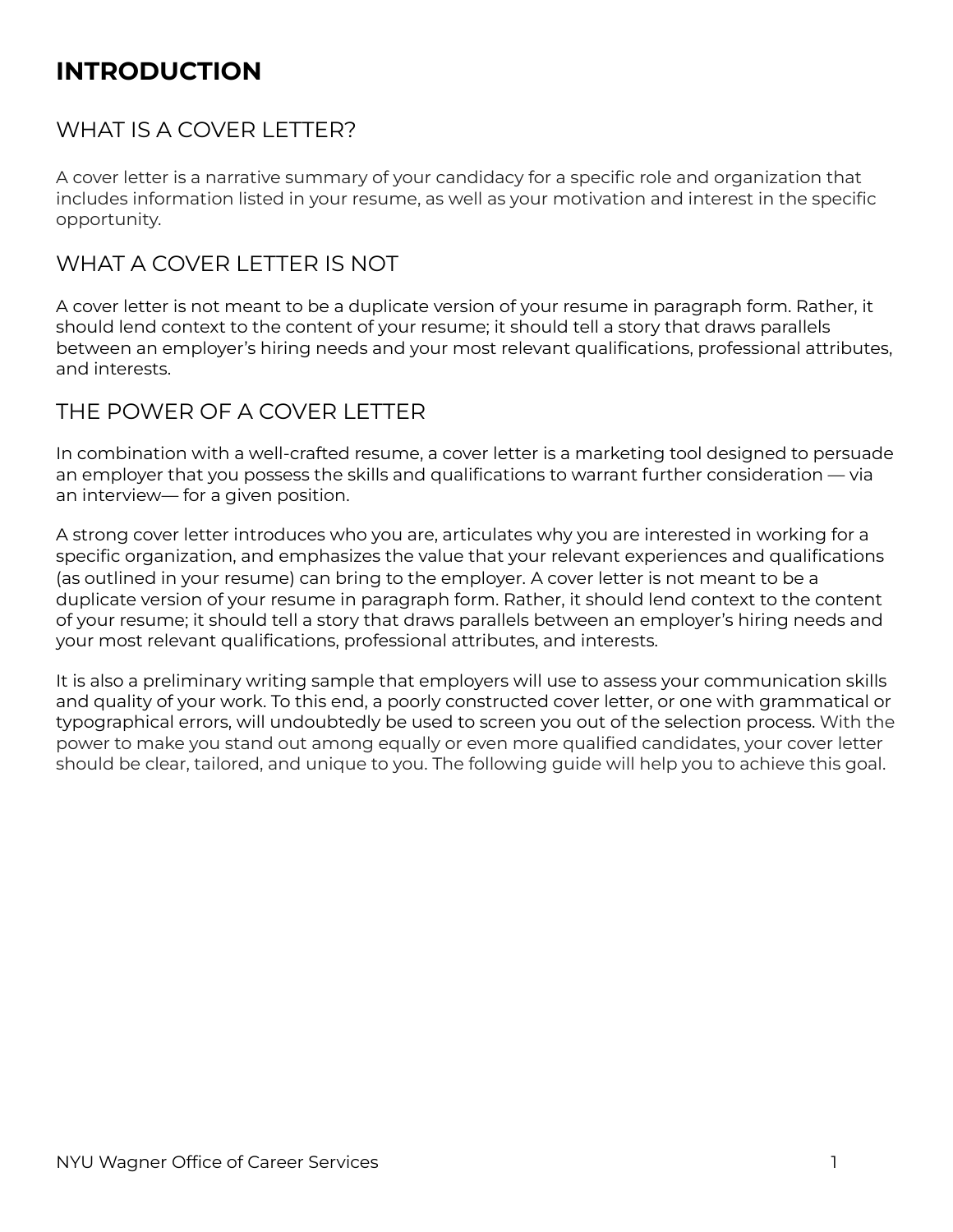# **IDENTIFYING THE EMPLOYER'S HIRING NEEDS**

Every employer has a unique set of hiring needs that determines what they look for in an employee, and by extension, in a cover letter. Your cover letter must clearly highlight the aspects of your education, experience, skills, and qualifications that are most relevant to each employer's hiring needs.

Create a customized and targeted version of your cover letter in response to every position.

In each cover letter, highlight only the information that is most relevant to each employer's hiring needs. Identify the employer's hiring needs by researching the following elements:

#### 1. THE EMPLOYER'S FIELD OF PRACTICE

Information about the employer's field of practice can be found on its website and in published research, media coverage, and marketing materials. Through your research, identify:

- The organization's issue area and mission
- The population(s) that they serve
- The geographical region(s) in which they work
- How they describe their work
- How the organization differentiates itself from others in the field
- How the department to which you are applying fits into the organization

Use this information to develop a set of organizational characteristics that will help you demonstrate your knowledge of and commitment to the organization's work within the introduction and conclusion of your cover letter.

#### 2. THE EMPLOYER'S POSITION REQUIREMENTS

Information about the employer's position requirements can be found in the job description and in job descriptions for similar positions at peer organizations. Through your research, identify:

- The responsibilities and tasks associated with the position
- Degree, experience, and licensure requirements
- Technical skills required to perform job functions

Use these position requirements to frame a discussion of your relevant skills and experiences within the body of your cover letter.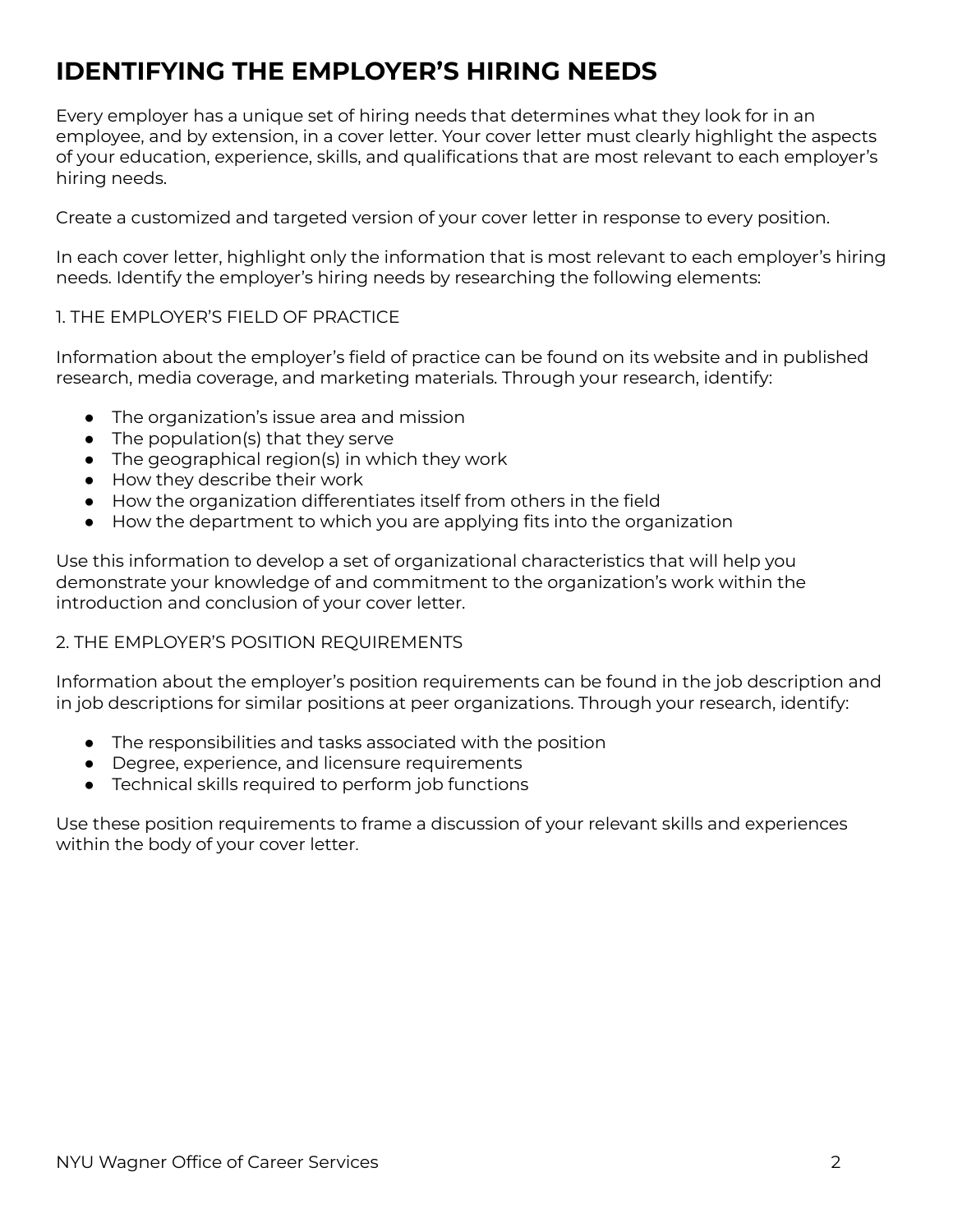# **COVER LETTER COMPOSITION**

Once you have identified an employer's hiring needs, you can begin crafting a cover letter that draws direct parallels between these needs and your relevant education, experience, skills, and qualifications.

# CONTENT

Your cover letter should discuss the most important aspects of the education, experience, skills, and qualifications that are listed in your resume. You will know what is most important and relevant to the employer by:

- 1. Creating a complete list of the organizational characteristics and position requirements that you gathered from your background research.
- 2. Arranging your list in order of importance, based on your understanding of the employer's priorities.
- ❖ **NOTE:** Usually, employers highlight their priorities by listing the most important position requirements and organizational characteristics first. Priorities may also be repeated throughout the job description, website, and other publications. The most relevant aspects of your education, experience, skills, and qualifications—the content of the cover letter—are those that relate directly to the most important items on your prioritized list of hiring needs.

# FRAMING YOUR COVER LETTER CONTENT

As previously mentioned, your cover letter should lend context to the content of your resume by telling a concise story that addresses the following three criteria (on which employers base their hiring decisions):

- 1. CAN YOU DO THE JOB? Employers want to know if you possess the requisite experience and skills to successfully perform the job's functions. A cover letter that successfully answers this question highlights the most important knowledge and skills that you've gained through relevant work experience (including jobs, internships, Capstone, and volunteer work), education, and research. It also demonstrates how and when you have performed job functions (e.g. project management, outreach, research) that are directly related to the employer's position requirements.
- 2. WILL YOU DO THE JOB? Employers want to know if you are committed to the issues and populations that drive the organization's work. A cover letter that successfully answers this question emphasizes the degree to which your relevant work experience (including jobs, internships, Capstone, volunteer work), education, and research are related to the employer's mission and field of practice.
- 3. IS THERE ORGANIZATIONAL FIT? Employers want to know if your personality and work style match the culture of their organization. A cover letter that successfully answers this question conveys shared organizational values as well as universally positive attributes, such as a positive outlook and professionalism. It also incorporates industry specific language or jargon, which demonstrates your understanding of the issues, policies, stakeholders, and other factors that impact the organization's work.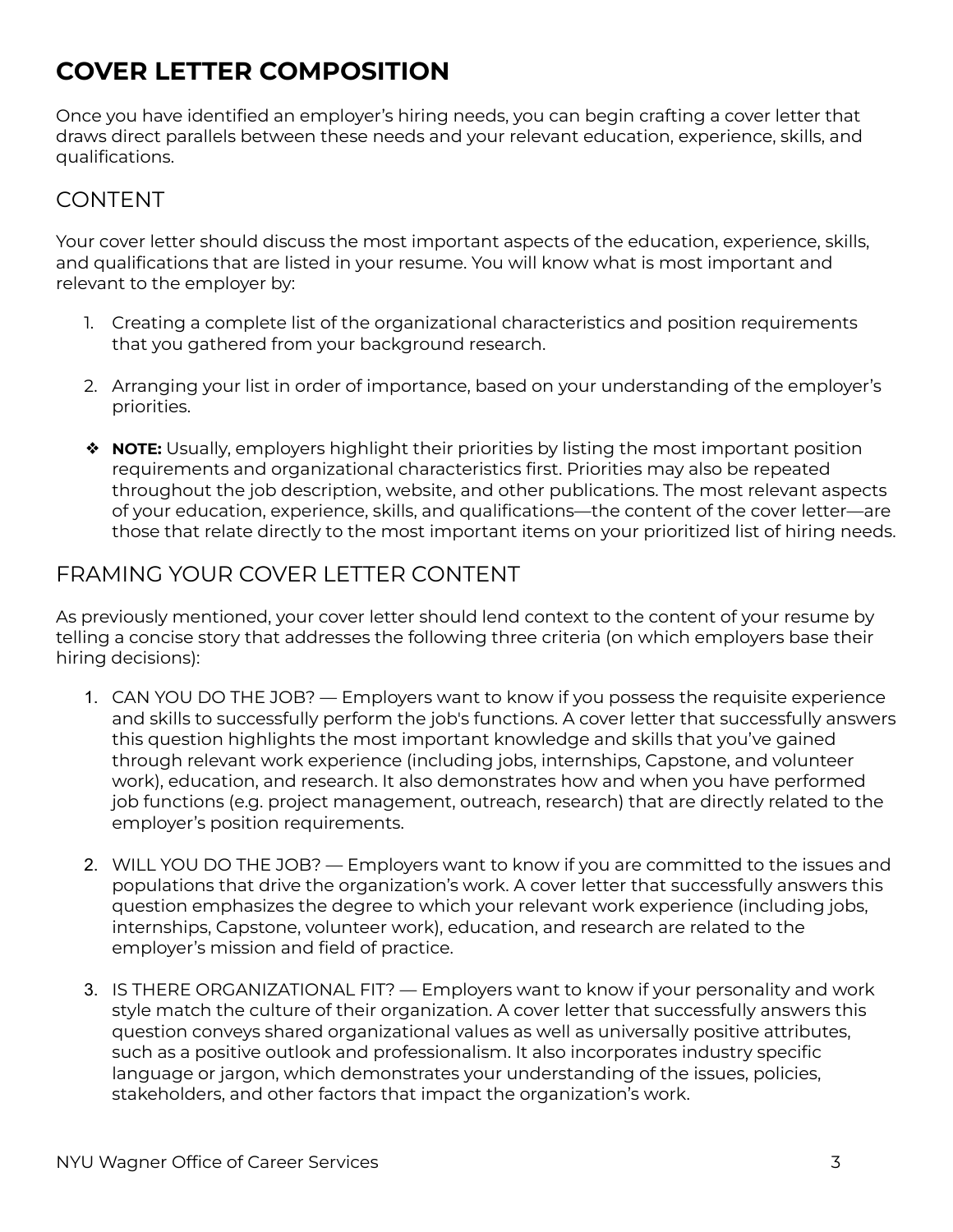# **STRUCTURE**

Your cover letter should be a brief document with all of the relevant information about your interests and qualifications seamlessly integrated into three or four short paragraphs. The following is a sample cover letter outline:

#### **1ST PARAGRAPH: INTRODUCTION**

State the position for which you are applying, where you heard about it, and if applicable, the name of the person who referred you. Think about the organization's characteristics that you gathered from your background research and networking. Briefly state an important detail about their work that you find particularly interesting or compelling. This statement should demonstrate your knowledge of the employer's field of practice and your shared interests. Finally, state that you are an ideal candidate for the position. See the example below:

Dear Ideal Employer,

I am writing to apply for the Program Coordinator position at The Building Bridges Women's Center (BBWC) posted on the NYU Wagner Career Directory. My in-depth experience in workforce development and commitment to women's economic empowerment dovetails with BBWC's long, successful history of preparing teenage mothers to enter the workforce. I am uniquely qualified to help advance BBWC's work through superior career coaching and innovative program development.

#### **2ND PARAGRAPH: PROFESSIONAL/ACADEMIC EXPERIENCE**

Focus on the aspect of your experience (professional or academic) that is the greatest asset to you in applying for this position. Lead with a topic sentence that establishes a connection between this aspect of your background and the employer's hiring needs. Follow-up by discussing the specific responsibilities, accomplishments, research, analysis, and/or technical skills that are directly related to the position requirements. See the example below:

My professional background is a direct match to your stated employment needs. In my current role as Program Associate at the Manhattan Resource Center (MRC), I provide comprehensive career counseling to unemployed young adults and teenage mothers who live in New York City Public Housing. I also manage the organization's employer recruitment program, successfully developing and implementing an employer cultivation initiative that increased MRC client recruitment by 40% over two years.

#### **3RD PARAGRAPH: ADDITIONAL PROFESSIONAL/ACADEMIC EXPERIENCE**

Focus on the aspect of your experience (professional or academic) that you did not discuss in your second paragraph. Again, refer to the position requirements outlined in the job description. Describe your professional or academic experience in a way that highlights how you have gained and used the required skills. See the example below:

In addition to my professional experience, I am currently pursuing a Master of Public Administration degree at NYU's Robert F. Wagner Graduate School of Public Service. Through my education, I have honed invaluable management skills, including budget analysis, evaluation, and research. I make full use of these skills in my current position, leading efforts to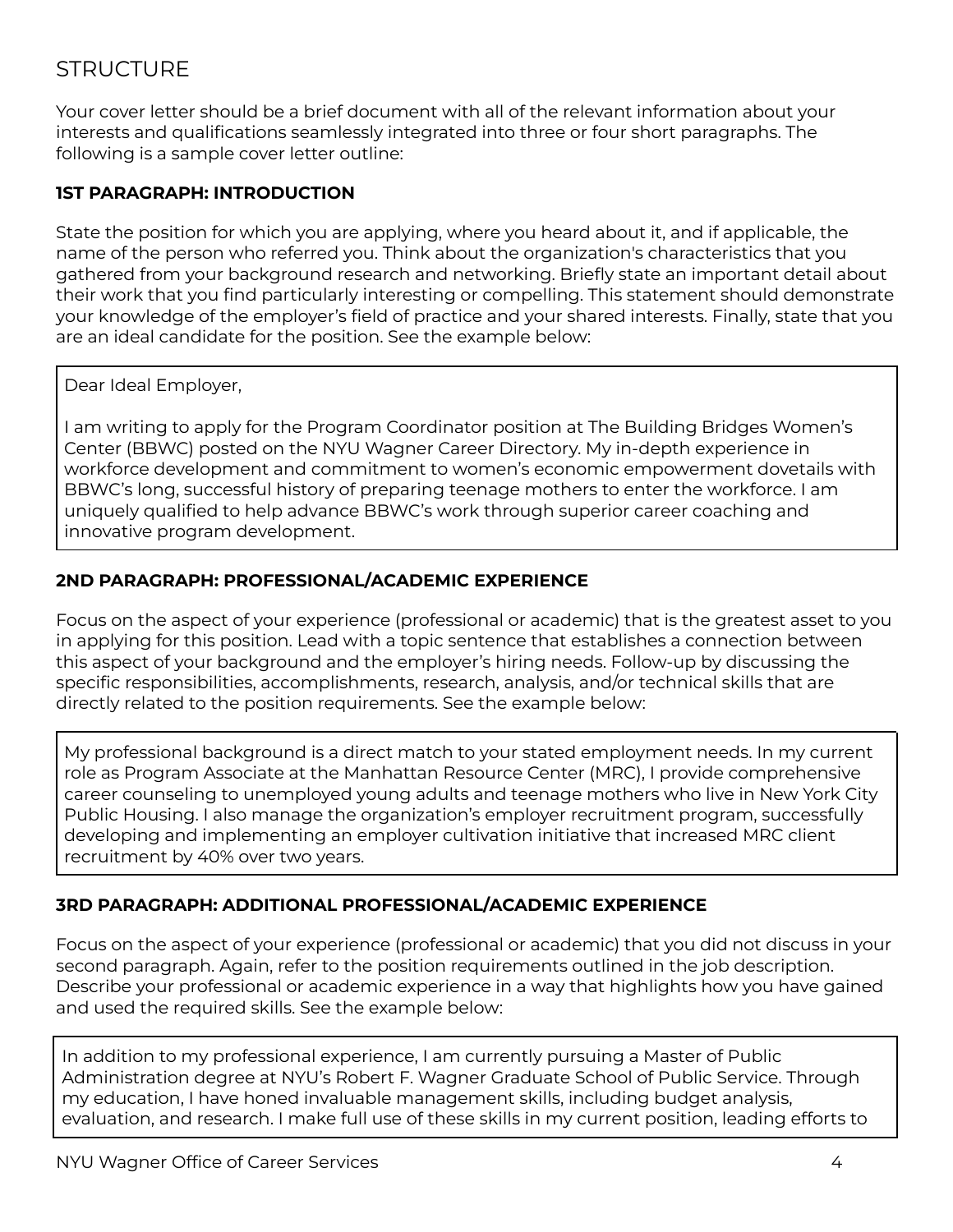design, implement, and evaluate the MRC's internship and mentoring programs. I am eager to leverage these skills to support the BBWC's goal of enhancing programs through evidence based practice.

#### **4TH PARAGRAPH: SYNTHESIS/CONCLUSION**

Conclude the cover letter by restating the most pertinent information in a concise sentence or two. You may want to:

- Stress your commitment to what the organization does
- Mention your high level of motivation
- Restate that you have the professional and academic qualifications to do the job

Tell the employer that your resume is enclosed. Include your telephone number and email address. Thank the employer for their time and consideration and state that you look forward to hearing from them. See the example below:

Given my professional background, academic experience, and commitment to the workforce development field, I am confident that I would be an excellent addition to your team. I would greatly appreciate the opportunity to meet with you and talk more about the position. Please review the attached resume and feel free to contact me at 222-666-7777 or jane.candidate@nyu.edu to schedule a follow up interview. Kind regards,

❖ **NOTE:** When applying for multiple jobs, you may find yourself using similar language and examples in different cover letters. Rather than rewriting each cover letter, you can save and track your commonly used examples in an Excel or Word Doc. You can then edit the language for each new letter.

### FORMAT

Your cover letter must look flawless! A single error in a cover letter may cause the employer to assume that you are careless in your work. Proofread your cover letter. Proofread it again. Have at least two other people proofread your cover letter. Then, proofread your cover letter at least one more time.

#### **PAGE LENGTH**

Generally, your entire cover letter should be one page and no more than three or four short paragraphs long.

#### **FONT & MARGINS**

- Use consistent and clear fonts. Consider your industry/field. "Times New Roman" or "Arial" work well.
- Avoid the use of italics. They can be difficult to read.
- Do not use a font size smaller than 11.
- Use consistent margins; they should never be smaller than 0.5 inches.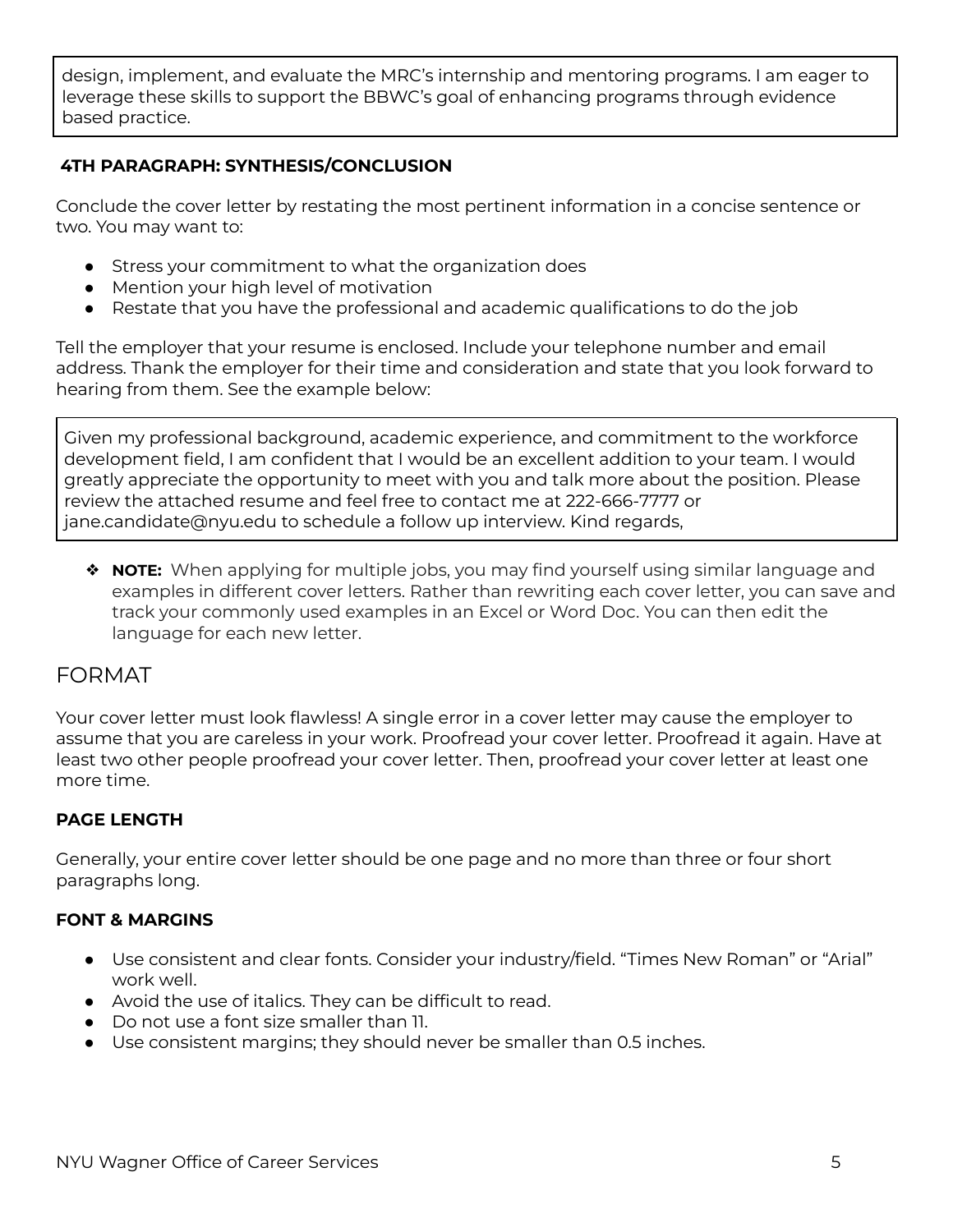# **ADDITIONAL POINTERS**

- All resumes should be accompanied by a cover letter unless the employer explicitly states otherwise.
- Cover letters should be addressed to the hiring person, though it is not critical to have a specific person's name. You should search the organization's website and LinkedIn to best determine who the hiring manager is. If a name is not provided or cannot be found, consider using "Dear Hiring Manager" or "Dear Selection Committee" rather than "To Whom It May Concern," or "Dear Sir/Madam."
- Pay close attention to the spelling of names and position titles.
- For US-based employers, cover letters should not include information about age, gender, ethnicity, marital status, children, or personal hobbies.
- If you send a cover letter as an email attachment, send it as a PDF document to ensure that the formatting does not change.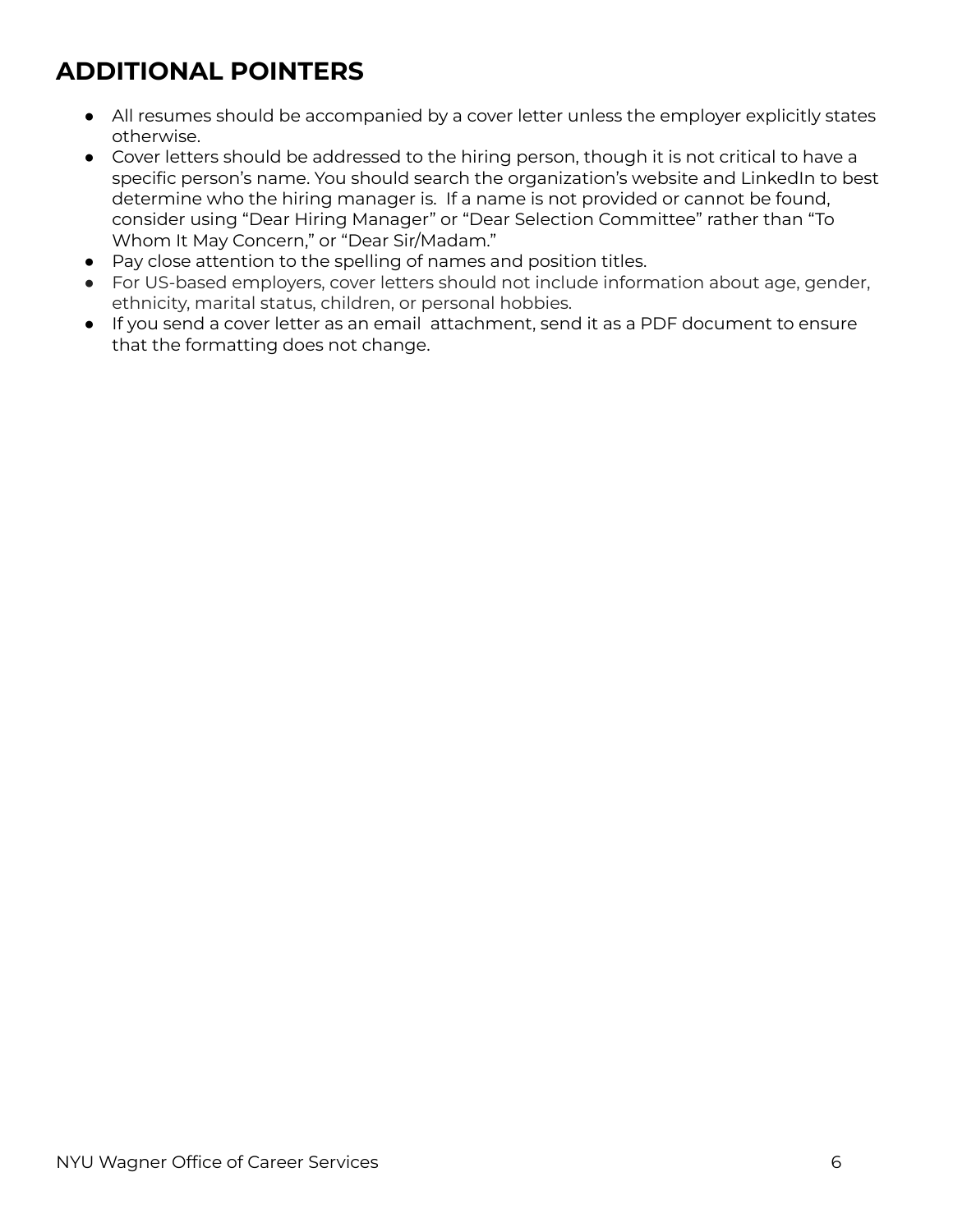# SAMPLE COVER LETTERS

NYU Wagner Office of Career Services 7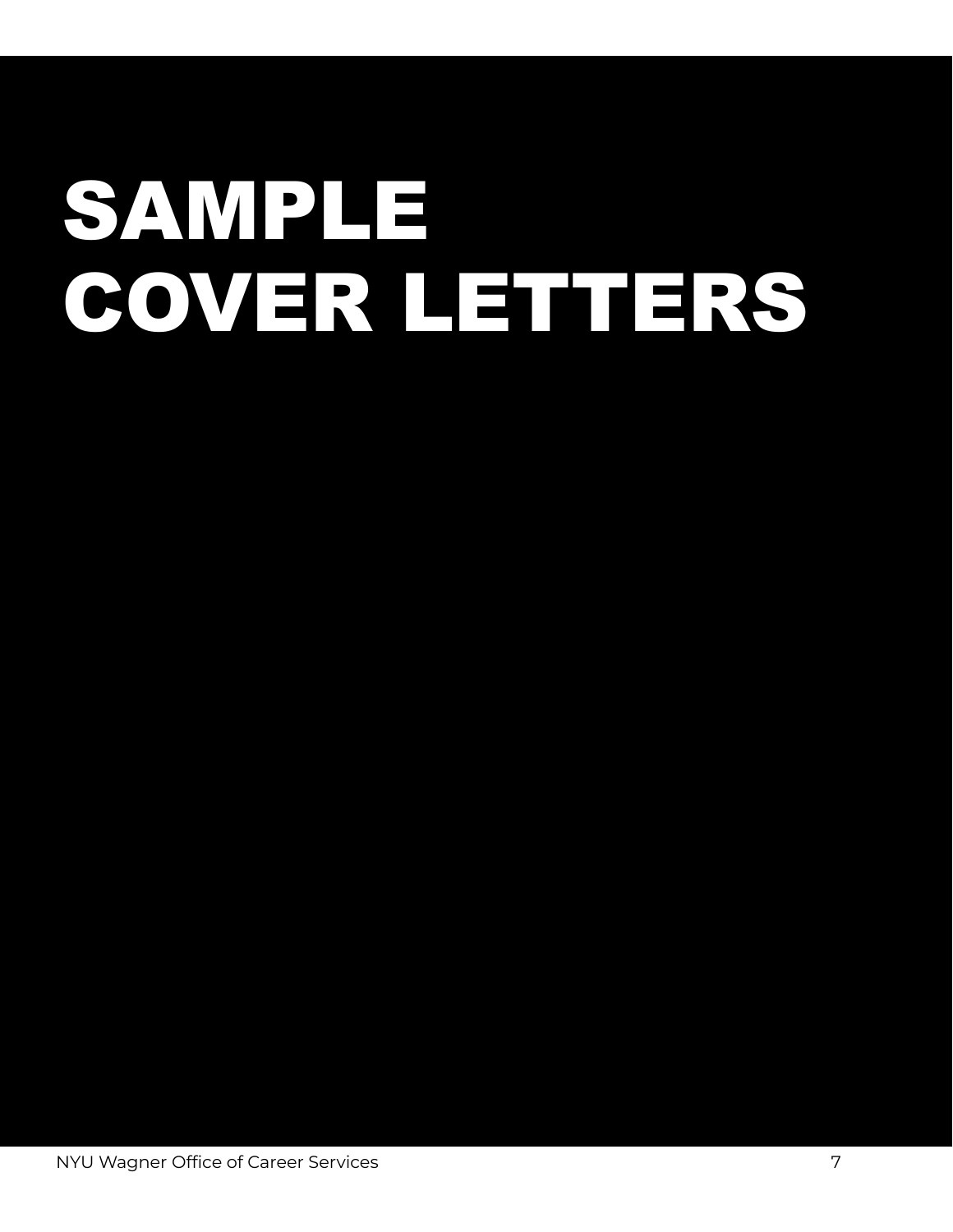#### November 1, 2021

Melody Cooley Assistant Commissioner of Planning and Development NYC Department of City Planning, Brooklyn Office 16 Court Street, 7th Floor Brooklyn, NY 11241

Dear Ms. Cooley,

I am writing in response to the Department of City Planning's opening for an Assistant Borough Planner in Brooklyn, posted on the NYC Careers website. As a Brooklyn resident and urban planning professional, I share the DCP's goal of working with the community to meet its needs and support sustainable, long-term growth. I would be thrilled to use my skills and experience to help improve my community as part of the DCP, and I appreciate your consideration for the position.

Through my capstone project at NYU's Wagner School of Public Service, I am working in collaboration with classmates to build an affordable housing toolkit for Enterprise Community Partners. This experience has helped me to build an in-depth understanding of housing policy in New York City and the ways in which it can be leveraged to support positive outcomes for the community. The project also involves synthesizing research and communicating recommendations to the client, preparing me for the research and advising responsibilities of the Assistant Borough Planner.

Additionally, as an intern with NYC Housing Preservation and Development, I helped coordinate projects involving both internal and external stakeholders. This role included liaising with public and private partners, helping me develop my communication skills in a city planning context. I also used my strong organizational skills and attention to detail to manage and distribute various reports and files, responsibilities that will support my work at the Department of City Planning.

My passion for my community, combined with my education and professional experience, make me an ideal candidate for the Department of City Planning. I would welcome the opportunity to contribute to the department as an Assistant Borough Planner and hope to speak with you further regarding this position. I can be reached at 212-998-0000 or [i.m.pact@nyu.edu.](mailto:i.m.pact@nyu.edu) Thank you for your time and consideration, and I look forward to hearing from you.

Sincerely I.M. Pact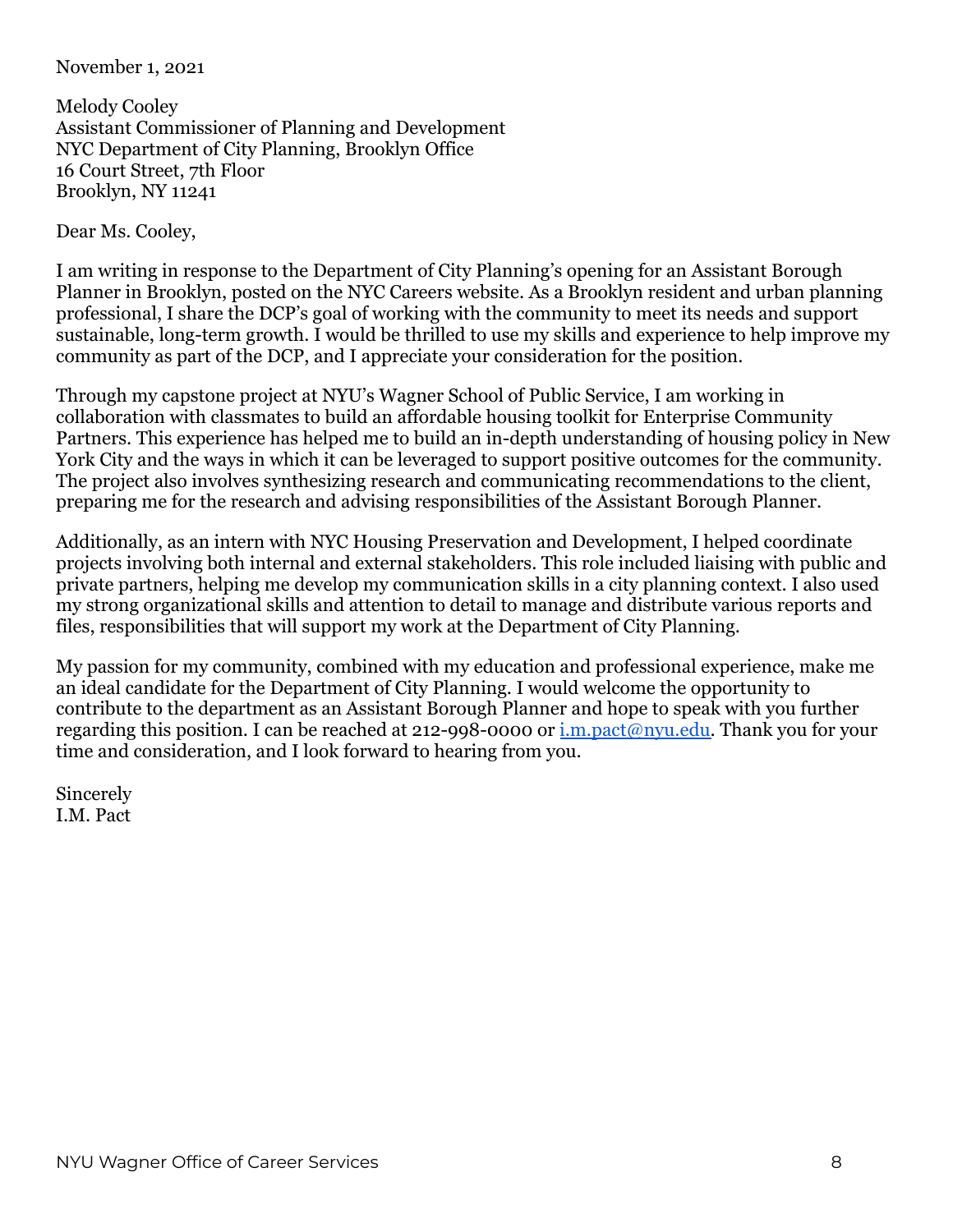October 25, 2021

Community Service Society of New York 633 Third Ave, 10th Floor New York, NY 10017

Dear Hiring Manager,

I am writing to express my interest in the Education and Youth Policy Intern position on the Policy, Research, and Advocacy team. I recognize the valuable work that the Community Service Society does to provide education and employment opportunities for New York City's youth. With my strong background in policy analysis and communications as well as my knowledge of the education landscape, I am ideally suited to help the Community Service Society continue to make a meaningful impact on the futures of young people in New York City.

Through various roles at the University of Michigan, I developed a strong foundation in both qualitative and quantitative research. As a Program Assistant at the Ginsberg Center, I developed volunteer feedback surveys that led to programmatic changes to increase student engagement. As an Undergraduate Research Assistant, I analyzed statewide education data sets in a collaborative effort to further policy research on the impact of charter schools on student outcomes. Combined with my commitment to supporting equitable education policy, these experiences working directly with research methods have positioned me to make positive contributions to the Community Service Society.

In addition to my analytical skills, I am also developing strong policy communications skills through my coursework at NYU Wagner. In my Introduction to Public Policy course, I have written various forms of policy communications including memos, op-eds, and stakeholder analyses focusing on local and federal education issues. These projects have helped me develop an in-depth understanding of education policy priorities and will support a seamless transition to the communications responsibilities of the role.

Through my education and experience, I possess a thorough understanding of education policy, as well as highly relevant analytical and communications skills that will help support the Community Service Society's mission of fighting poverty and supporting equitable opportunities for youth. I have enclosed my resume for your review. I would welcome the opportunity to discuss my qualifications with you in more detail; feel free to call me at 212-992-0000 or email me at ima.gogetter@gmail.com. Thank you for your time and consideration, and I look forward to hearing from you soon.

Sincerely, Ima Go-Getter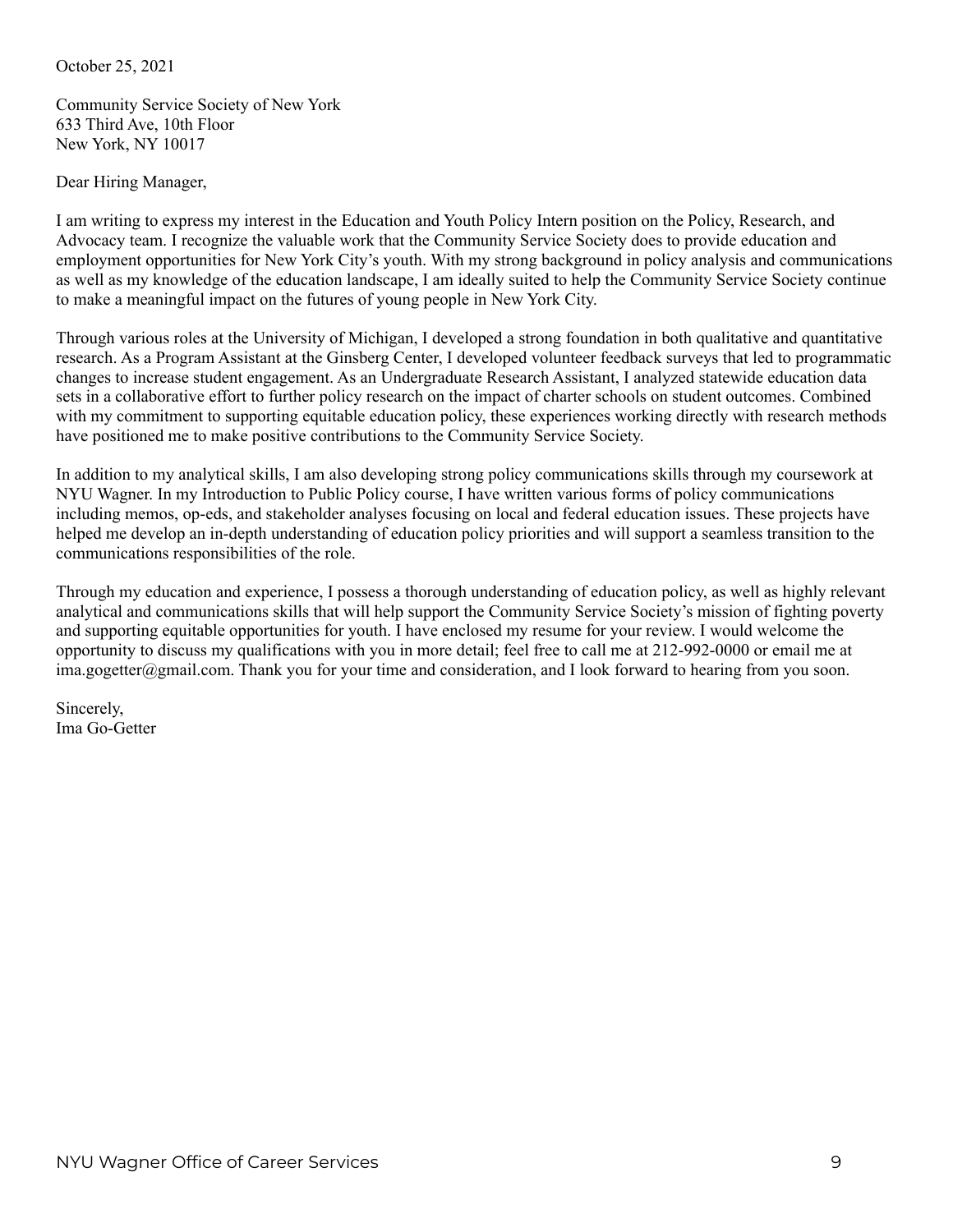October 28, 2021

Ann & Robert H. Lurie Children's Hospital 2301 Enterprise Drive Westchester, IL 60154

Dear Selection Committee,

I am writing in response to the opening for a Project Manager at Ann & Robert H. Lurie Children's Hospital. I admire the mission of Lurie Children's to provide high-quality, responsive care to children and their families, and I would embrace the opportunity to leverage my experience in the healthcare industry as well as my education in health management to support the organization's goals.

In my current role at Rush University Medical Center, I collaborate with members of various teams across the organization, helping me develop a strong understanding of healthcare systems and the ways in which different departments interact. My work involves partnering with individuals across the organization, including senior leadership, to optimize internal processes and maximize efficiency. Additionally, this work requires excellent organization and time management in order to meet deadlines, equipping me with the skills to manage competing priorities as a Project Manager.

In addition to my professional experience, my education in health administration makes me an ideal fit for Lurie Children's. My coursework at NYU Wagner includes courses such as Strategic Management for Healthcare Organizations, which have allowed me to build a detailed knowledge of healthcare systems and gain applicable skills related to strategic planning and implementation in a healthcare context. Through courses and projects, I have also strengthened my interpersonal communication and leadership abilities, preparing me to lead and collaborate with interdepartmental project teams.

With my passion for health management, project planning experience, and relevant educational background, I am confident that I can be an asset to the hospital. I have enclosed my resume for your review, and I would welcome the opportunity to speak with you further regarding this opportunity. Please feel free to contact me at 773-123-0000 or job.seeker@gmail.com. Thank you for your time and consideration.

Sincerely, Jo B. Seeker